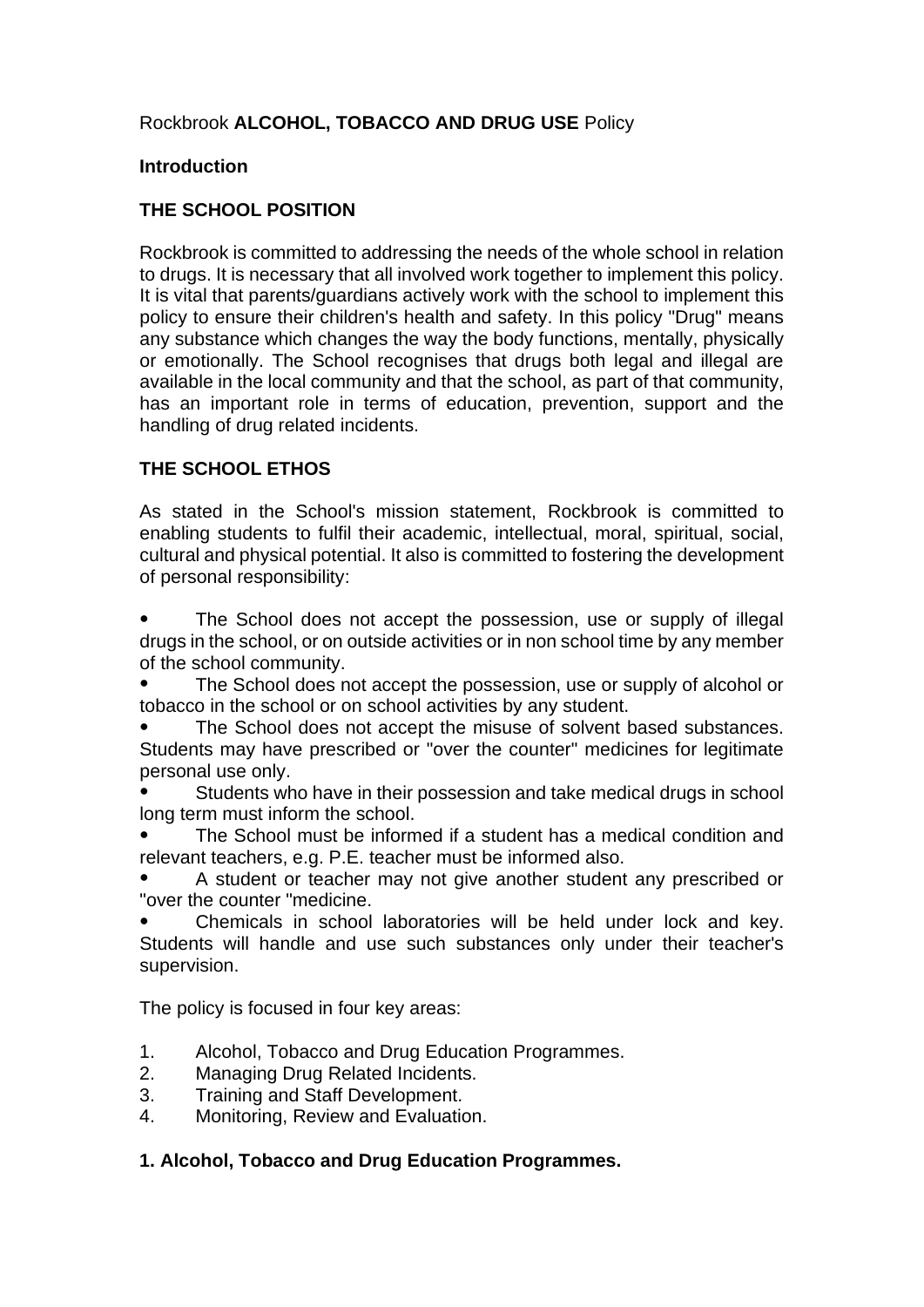The School is committed to providing an Alcohol, Tobacco and Drug Education Programme for all students. This is done through the Men of Character programme, mentoring and all other Character development activities. Our educational aims are:

To increase the self esteem and confidence of our students.

● To equip our students with personal and social skills.

To enable our students to make informed, healthy and responsible decisions.

To provide clear and age appropriate information on drugs.

To minimise the harm caused by drug abuse by offering supportive interventions.

These aims will be achieved by:

1. Year Heads are offered Drug Awareness training or any relevant training through regular in-service training.

2. Outside speakers are used where appropriate to reinforce the work done in class.

3. Parents/Guardians will be consulted on the need for drug education and will be informed of what is happening in the School. Drug information and drug awareness sessions are organised for parents annually.

- 4. Student Drug Education will be achieved through:
- o Men of Character Programme
- o Science
- o First Aid Course in Transition Year
- o Outside speakers where appropriate.

# **2. Managing Alcohol, Tobacco, Drug Related Incidents**

We acknowledge that in all situations involving drugs, there needs to be a balance between the needs of the student, the needs of the school community, the reputation of the school and legal considerations. Assessing a drug incident: If there is no damage to the student/s, it is important to:

- Take time to listen and assess before responding.
- Separate fact from rumour.
- In situations of confirmed use or possession or supply all details must be recorded and acted upon.
- Then complete the incident report.

## **Managing a drug incident**

A limited number of people are involved in all suspected or confirmed drug incidents. People will be informed on a "need to know" basis. All written records will be held confidentially by the Principal or Deputy Principal. Parents/Guardians will be involved. They will be informed sensitively and support offered to them. In the case of illegal drugs the Principal or Deputy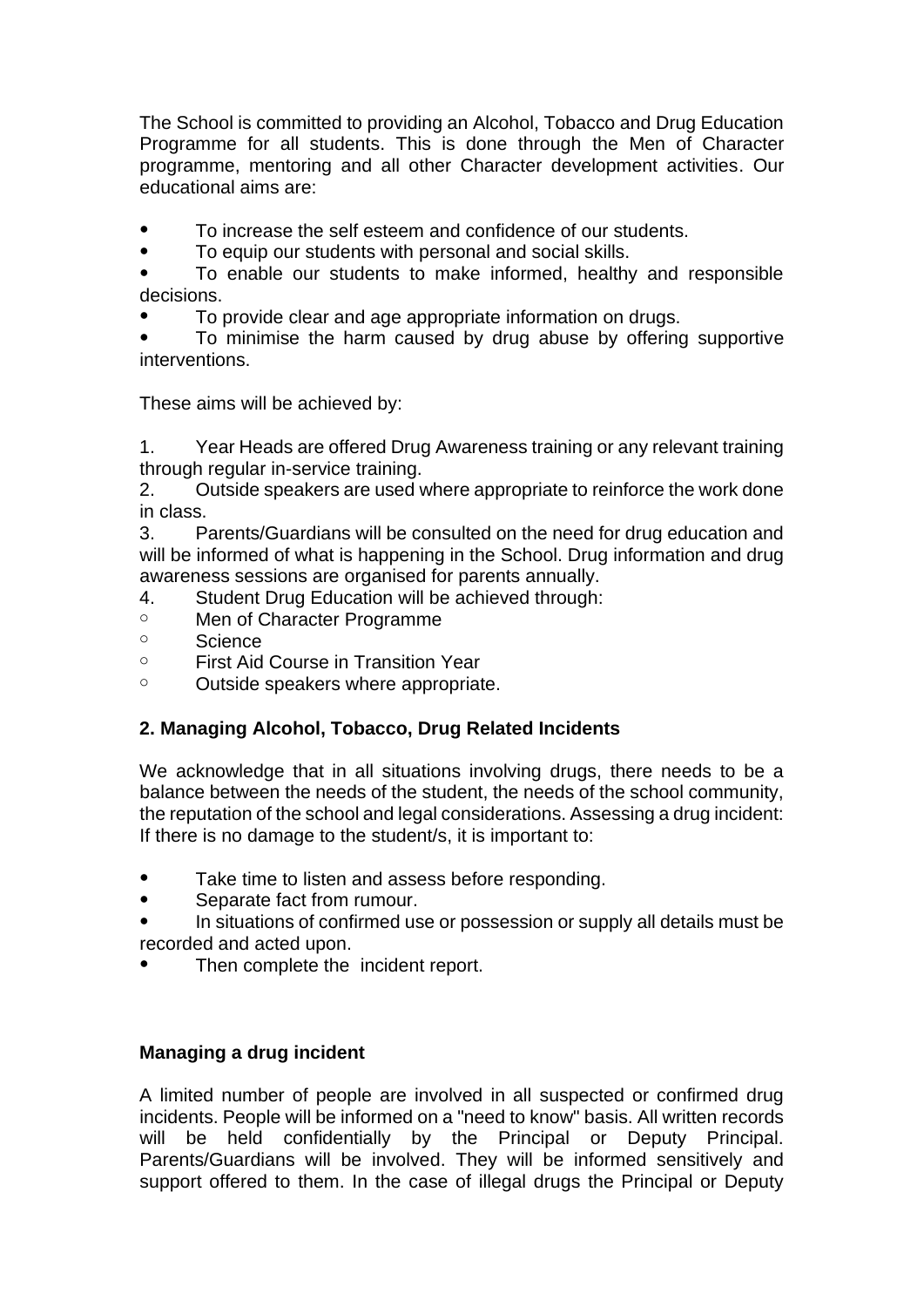Principal will contact Gardaí - Juvenile Liaison Officer, and any drugs will be dealt with by Gardaí. In response to all incidents, pastoral support will be offered.

If a student has a problem then referral will be recommended. Parents/Guardians, staff and other students involved in the incident will be offered support. Confidentiality is a complex issue. It is important that the limits of confidentiality are discussed with students before any disclosure is made. The well being and welfare of the student and teacher must be a primary focus.

The Principal or Deputy Principal will handle all media enquiries. They will not comment on individual cases but will refer to the school policy and procedures in place to manage any drug related incident.

## **Disciplinary Procedures**

Drug incidents are complex and in situations where the school rules regarding drugs are broken, sanctions and punishments will be implemented depending on the nature of the offence. These will be consistent with school rules (see the code of conduct).

## **3. Training & Development**

We will provide:

## **Staff**

The School will facilitate training for staff involved in the Men of Character programmes.

All staff will be offered drug information and awareness training.

Specific training will be made available to the Deputy principal and key staff in relation to managing drug related incidents.

First Aid training for all staff will be encouraged.

## **Parents/Guardians**

The School will provide opportunities to attend drug information evenings on the School Drugs Policy to parents of TY students and Senior Cycle students.

## **Students**

The School will offer all its students drug education programmes within the context of their Men of Character classes. TY students will study First Aid.

## **4. Monitoring the Policy, Review and Evaluation**